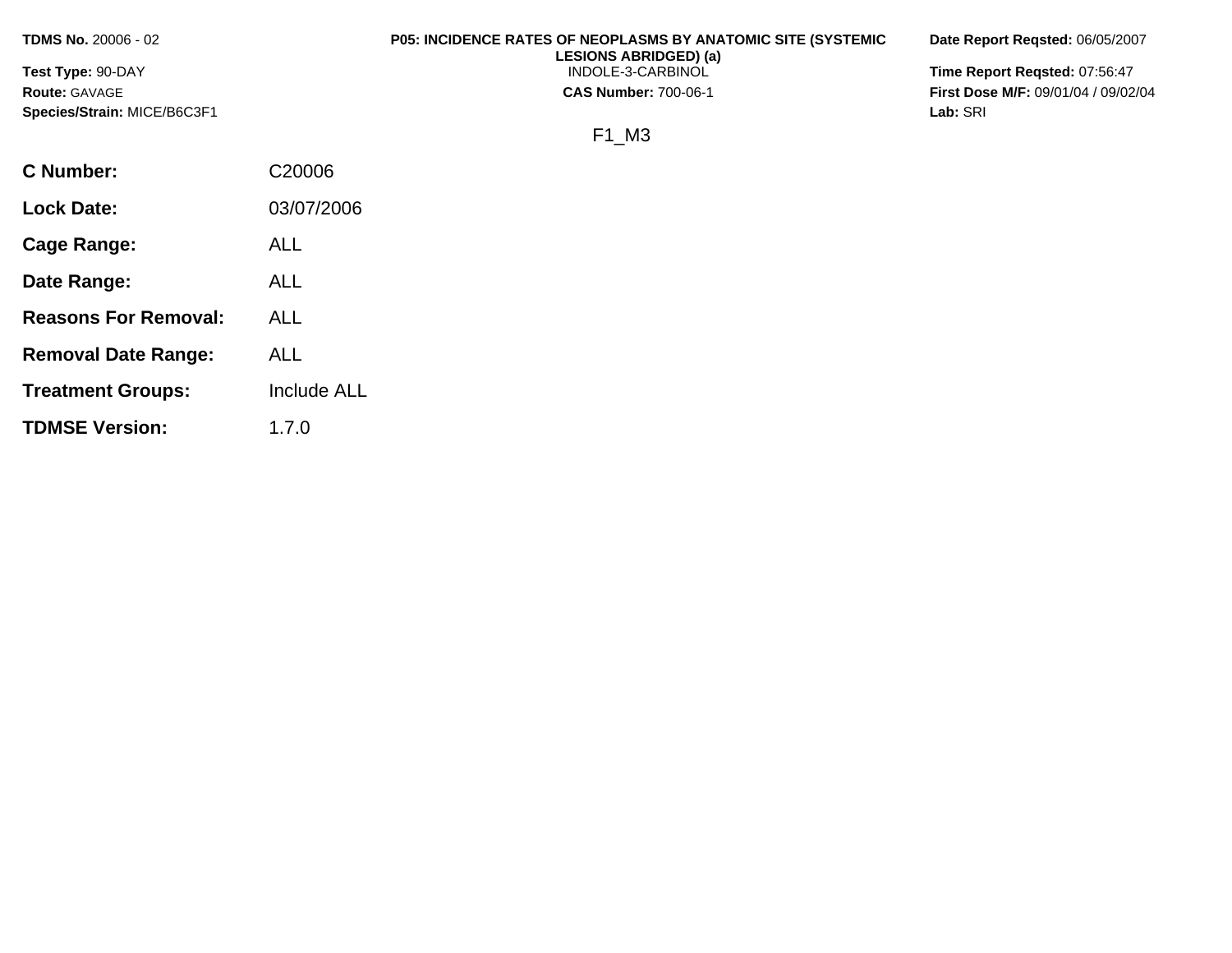| <b>TDMS No. 20006 - 02</b>                                                   |                             | P05: INCIDENCE RATES OF NEOPLASMS BY ANATOMIC SITE (SYSTEMIC<br><b>LESIONS ABRIDGED) (a)</b><br>INDOLE-3-CARBINOL<br><b>CAS Number: 700-06-1</b> |                          |                              | Date Report Reqsted: 06/05/2007<br>Time Report Reqsted: 07:56:47<br>First Dose M/F: 09/01/04 / 09/02/04<br>Lab: SRI |  |
|------------------------------------------------------------------------------|-----------------------------|--------------------------------------------------------------------------------------------------------------------------------------------------|--------------------------|------------------------------|---------------------------------------------------------------------------------------------------------------------|--|
| Test Type: 90-DAY<br>Route: GAVAGE                                           |                             |                                                                                                                                                  |                          |                              |                                                                                                                     |  |
| Species/Strain: MICE/B6C3F1                                                  |                             |                                                                                                                                                  |                          |                              |                                                                                                                     |  |
| <b>B6C3F1 MICE MALE</b>                                                      | 0 MG/KG                     | <b>15.6 MG/KG</b>                                                                                                                                | 31.25 MG/KG              | 62.5 MG/KG                   | <b>125 MG/KG</b>                                                                                                    |  |
| <b>Disposition Summary</b>                                                   |                             |                                                                                                                                                  |                          |                              |                                                                                                                     |  |
| <b>Animals Initially in Study</b><br><b>Early Deaths</b><br><b>Survivors</b> | 10                          | 10                                                                                                                                               | 10                       | 10                           | 10                                                                                                                  |  |
| <b>Terminal Sacrifice</b><br><b>Animals Examined Microscopically</b>         | 10<br>10                    | 10<br>10                                                                                                                                         | 10<br>10                 | 10<br>10                     | 10<br>10                                                                                                            |  |
| <b>ALIMENTARY SYSTEM</b>                                                     |                             |                                                                                                                                                  |                          |                              |                                                                                                                     |  |
| Esophagus<br>Liver                                                           | (10)<br>(10)                | (0)<br>(10)                                                                                                                                      | (0)<br>(10)              | (0)<br>(10)                  | (0)<br>(10)                                                                                                         |  |
| <b>CARDIOVASCULAR SYSTEM</b>                                                 |                             |                                                                                                                                                  |                          |                              |                                                                                                                     |  |
| None                                                                         |                             |                                                                                                                                                  |                          |                              |                                                                                                                     |  |
| <b>ENDOCRINE SYSTEM</b>                                                      |                             |                                                                                                                                                  |                          |                              |                                                                                                                     |  |
| <b>Adrenal Cortex</b>                                                        | (10)                        | (0)                                                                                                                                              | (0)                      | (0)                          | (0)                                                                                                                 |  |
| <b>GENERAL BODY SYSTEM</b>                                                   |                             |                                                                                                                                                  |                          |                              |                                                                                                                     |  |
| None                                                                         |                             |                                                                                                                                                  |                          |                              |                                                                                                                     |  |
| <b>GENITAL SYSTEM</b>                                                        |                             |                                                                                                                                                  |                          |                              |                                                                                                                     |  |
| Epididymis<br><b>Testes</b>                                                  | (10)<br>(10)                | (0)<br>(0)                                                                                                                                       | (0)<br>(0)               | (0)<br>(0)                   | (0)<br>(0)                                                                                                          |  |
| <b>HEMATOPOIETIC SYSTEM</b>                                                  |                             |                                                                                                                                                  |                          |                              |                                                                                                                     |  |
| Lymph Node, Mandibular<br>Lymph Node, Mesenteric<br>Spleen<br>Thymus         | (9)<br>(10)<br>(10)<br>(10) | (0)<br>(0)<br>(3)<br>(0)                                                                                                                         | (0)<br>(0)<br>(0)<br>(0) | (0)<br>(0)<br>$(0)$<br>$(0)$ | (0)<br>$(0)$<br>$(0)$<br>$(0)$                                                                                      |  |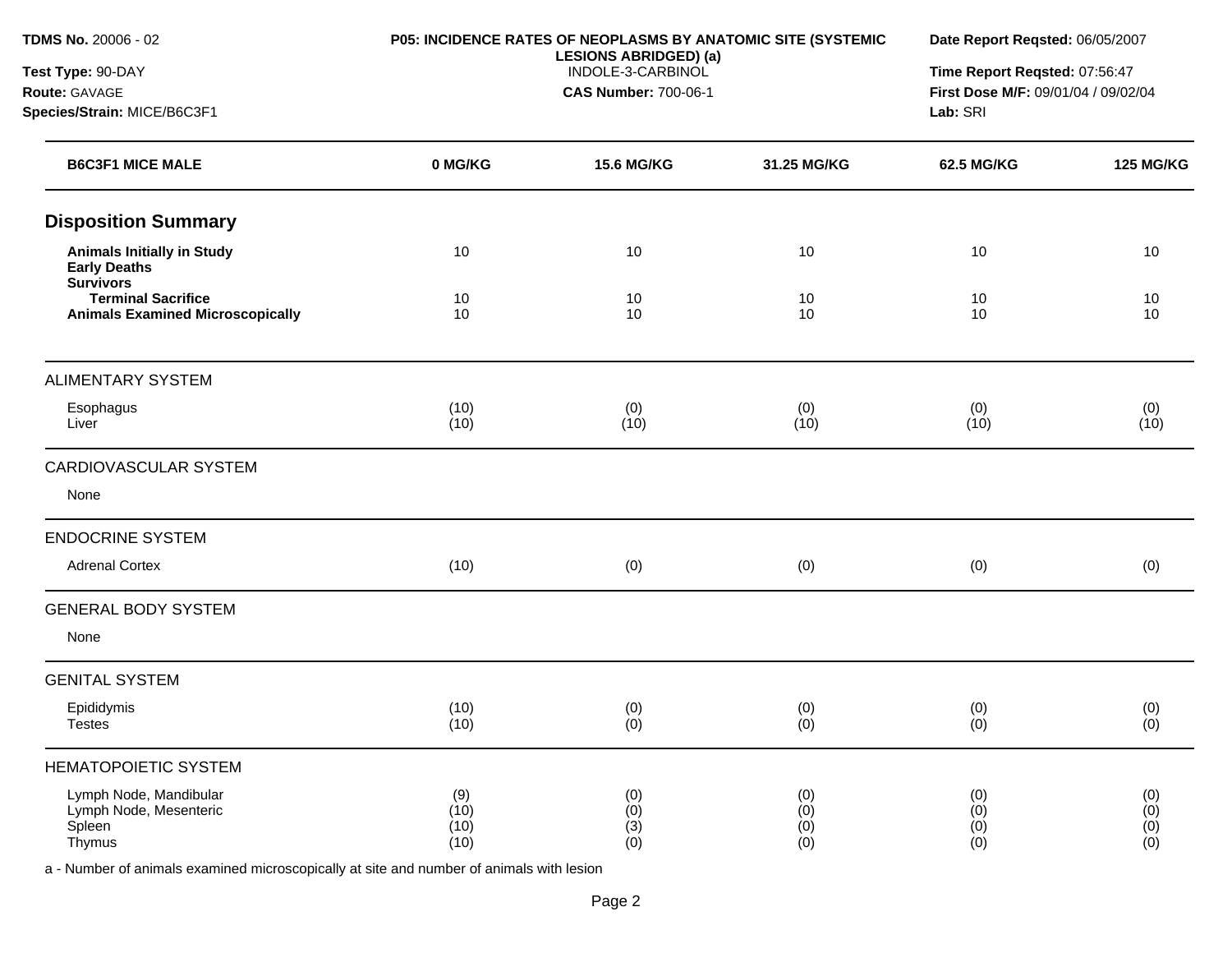| TDMS No. 20006 - 02         |              | P05: INCIDENCE RATES OF NEOPLASMS BY ANATOMIC SITE (SYSTEMIC<br><b>LESIONS ABRIDGED) (a)</b> |             | Date Report Reqsted: 06/05/2007                 |                               |
|-----------------------------|--------------|----------------------------------------------------------------------------------------------|-------------|-------------------------------------------------|-------------------------------|
| Test Type: 90-DAY           |              | INDOLE-3-CARBINOL                                                                            |             |                                                 | Time Report Reqsted: 07:56:47 |
| Route: GAVAGE               |              | <b>CAS Number: 700-06-1</b>                                                                  |             | First Dose M/F: 09/01/04 / 09/02/04<br>Lab: SRI |                               |
| Species/Strain: MICE/B6C3F1 |              |                                                                                              |             |                                                 |                               |
| <b>B6C3F1 MICE MALE</b>     | 0 MG/KG      | <b>15.6 MG/KG</b>                                                                            | 31.25 MG/KG | 62.5 MG/KG                                      | <b>125 MG/KG</b>              |
| <b>INTEGUMENTARY SYSTEM</b> |              |                                                                                              |             |                                                 |                               |
| None                        |              |                                                                                              |             |                                                 |                               |
| MUSCULOSKELETAL SYSTEM      |              |                                                                                              |             |                                                 |                               |
| None                        |              |                                                                                              |             |                                                 |                               |
| <b>NERVOUS SYSTEM</b>       |              |                                                                                              |             |                                                 |                               |
| <b>Brain</b>                | (10)         | (0)                                                                                          | (0)         | (0)                                             | (0)                           |
| <b>RESPIRATORY SYSTEM</b>   |              |                                                                                              |             |                                                 |                               |
| Lung                        | (10)         | (0)                                                                                          | (0)         | (0)                                             | (0)                           |
| SPECIAL SENSES SYSTEM       |              |                                                                                              |             |                                                 |                               |
| Eye<br>Harderian Gland      | (10)<br>(10) | (0)<br>(0)                                                                                   | (0)<br>(0)  | (0)<br>(0)                                      | (0)<br>(0)                    |
| <b>URINARY SYSTEM</b>       |              |                                                                                              |             |                                                 |                               |
| Kidney                      | (10)         | (0)                                                                                          | (0)         | (0)                                             | (0)                           |
|                             |              |                                                                                              |             |                                                 |                               |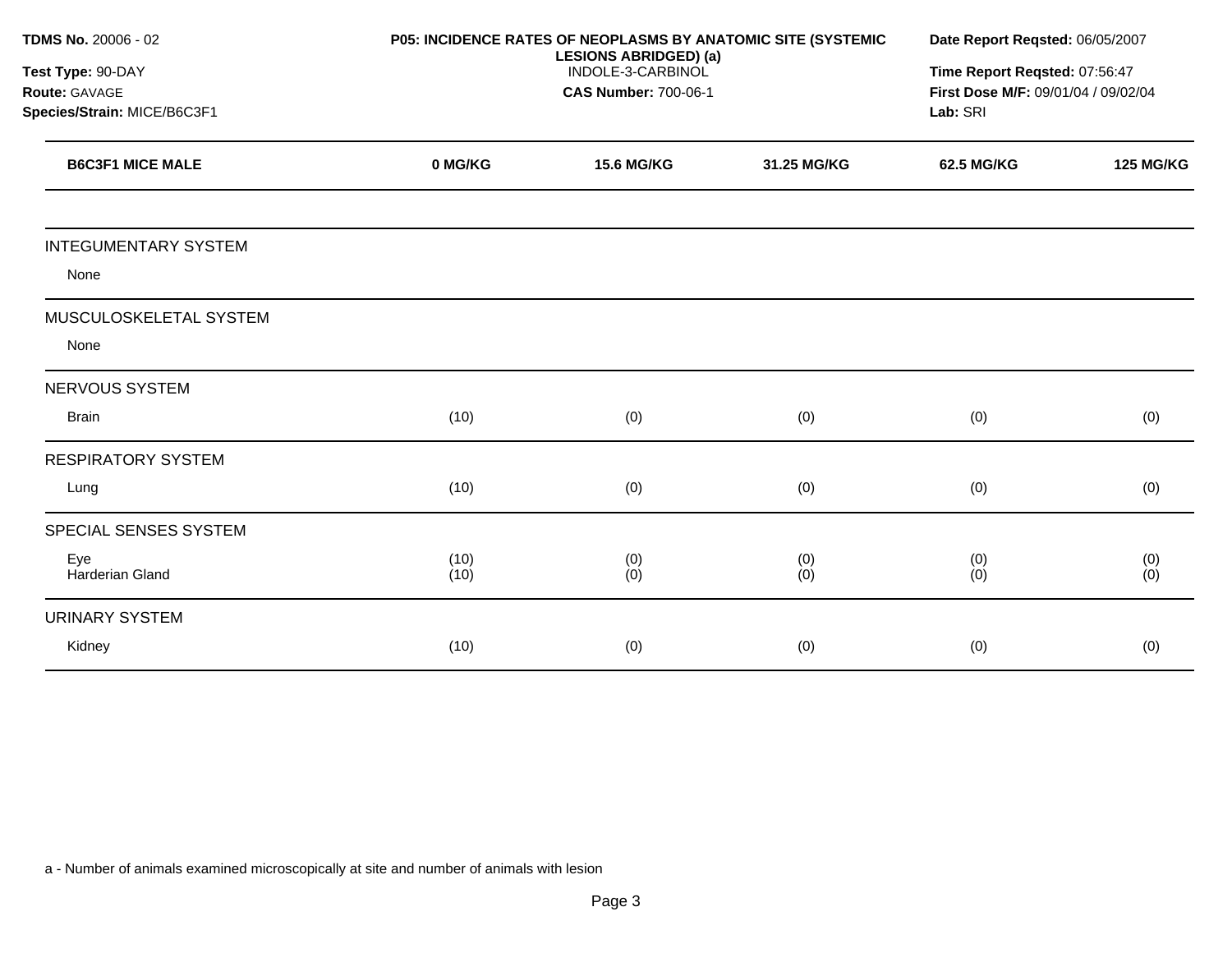**Test Type:** 90-DAY **Route:** GAVAGE **Species/Strain:** MICE/B6C3F1

### **P05: INCIDENCE RATES OF NEOPLASMS BY ANATOMIC SITE (SYSTEMIC LESIONS ABRIDGED) (a)**  INDOLE-3-CARBINOL **CAS Number:** 700-06-1

**Date Report Reqsted:** 06/05/2007

**Time Report Reqsted:** 07:56:47 **First Dose M/F:** 09/01/04 / 09/02/04 **Lab:** SRI

| <b>B6C3F1 MICE MALE</b>                                                      | <b>250 MG/KG</b>            |  |
|------------------------------------------------------------------------------|-----------------------------|--|
| <b>Disposition Summary</b>                                                   |                             |  |
| <b>Animals Initially in Study</b><br><b>Early Deaths</b><br><b>Survivors</b> | 10                          |  |
| <b>Terminal Sacrifice</b><br><b>Animals Examined Microscopically</b>         | 10<br>10                    |  |
| <b>ALIMENTARY SYSTEM</b>                                                     |                             |  |
| Esophagus<br>Liver                                                           | (10)<br>(10)                |  |
| CARDIOVASCULAR SYSTEM                                                        |                             |  |
| None                                                                         |                             |  |
| <b>ENDOCRINE SYSTEM</b>                                                      |                             |  |
| <b>Adrenal Cortex</b>                                                        | (10)                        |  |
| <b>GENERAL BODY SYSTEM</b>                                                   |                             |  |
| None                                                                         |                             |  |
| <b>GENITAL SYSTEM</b>                                                        |                             |  |
| Epididymis<br><b>Testes</b>                                                  | (9)<br>(10)                 |  |
| <b>HEMATOPOIETIC SYSTEM</b>                                                  |                             |  |
| Lymph Node, Mandibular<br>Lymph Node, Mesenteric<br>Spleen<br>Thymus         | (10)<br>(8)<br>(10)<br>(10) |  |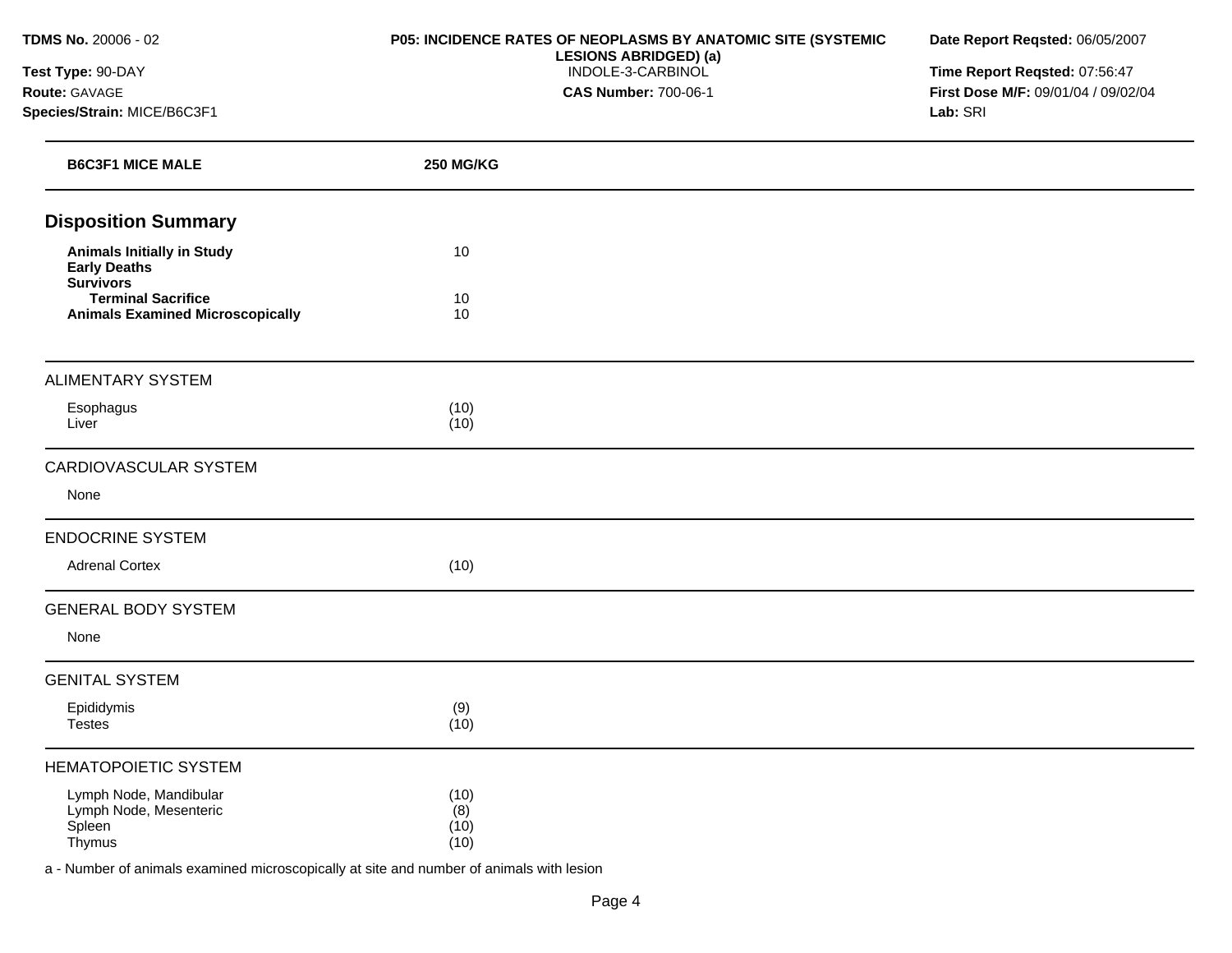| TDMS No. 20006 - 02         | P05: INCIDENCE RATES OF NEOPLASMS BY ANATOMIC SITE (SYSTEMIC | Date Report Reqsted: 06/05/2007     |  |  |
|-----------------------------|--------------------------------------------------------------|-------------------------------------|--|--|
| Test Type: 90-DAY           | <b>LESIONS ABRIDGED) (a)</b><br>INDOLE-3-CARBINOL            | Time Report Reqsted: 07:56:47       |  |  |
| Route: GAVAGE               | <b>CAS Number: 700-06-1</b>                                  | First Dose M/F: 09/01/04 / 09/02/04 |  |  |
| Species/Strain: MICE/B6C3F1 |                                                              | Lab: SRI                            |  |  |
| <b>B6C3F1 MICE MALE</b>     | <b>250 MG/KG</b>                                             |                                     |  |  |
|                             |                                                              |                                     |  |  |
| <b>INTEGUMENTARY SYSTEM</b> |                                                              |                                     |  |  |
| None                        |                                                              |                                     |  |  |
| MUSCULOSKELETAL SYSTEM      |                                                              |                                     |  |  |
| None                        |                                                              |                                     |  |  |
| NERVOUS SYSTEM              |                                                              |                                     |  |  |
| <b>Brain</b>                | (10)                                                         |                                     |  |  |
| <b>RESPIRATORY SYSTEM</b>   |                                                              |                                     |  |  |
| Lung                        | (10)                                                         |                                     |  |  |
| SPECIAL SENSES SYSTEM       |                                                              |                                     |  |  |
| Eye<br>Harderian Gland      | (10)<br>(10)                                                 |                                     |  |  |
| <b>URINARY SYSTEM</b>       |                                                              |                                     |  |  |
| Kidney                      | (10)                                                         |                                     |  |  |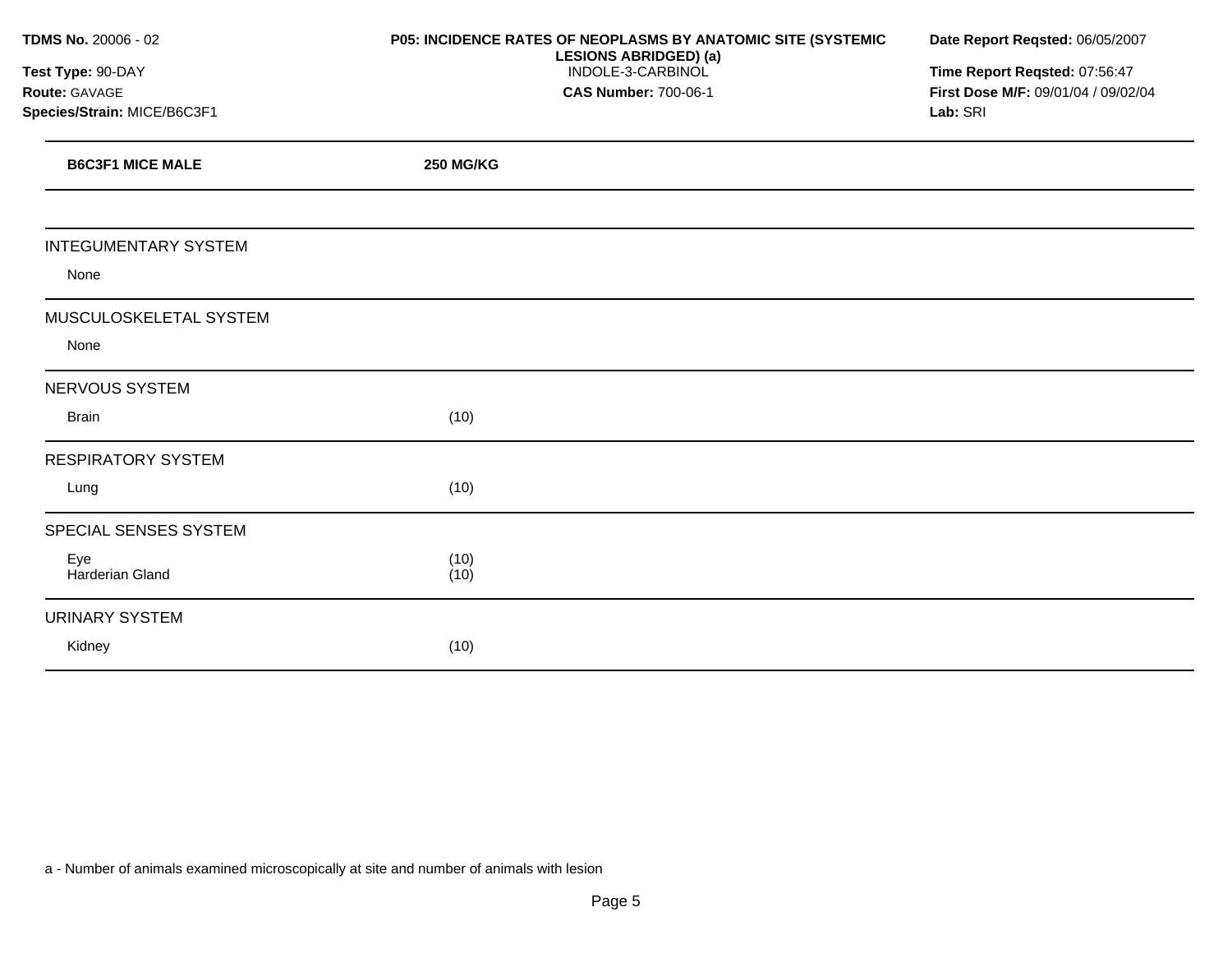| TDMS No. 20006 - 02                                                               | P05: INCIDENCE RATES OF NEOPLASMS BY ANATOMIC SITE (SYSTEMIC<br><b>LESIONS ABRIDGED) (a)</b><br>INDOLE-3-CARBINOL |                             |             | Date Report Reqsted: 06/05/2007<br>Time Report Reqsted: 07:56:47 |                  |
|-----------------------------------------------------------------------------------|-------------------------------------------------------------------------------------------------------------------|-----------------------------|-------------|------------------------------------------------------------------|------------------|
| Test Type: 90-DAY                                                                 |                                                                                                                   |                             |             |                                                                  |                  |
| Route: GAVAGE                                                                     |                                                                                                                   | <b>CAS Number: 700-06-1</b> |             | First Dose M/F: 09/01/04 / 09/02/04                              |                  |
| Species/Strain: MICE/B6C3F1                                                       |                                                                                                                   |                             |             | Lab: SRI                                                         |                  |
| <b>B6C3F1 MICE MALE</b>                                                           | 0 MG/KG                                                                                                           | <b>15.6 MG/KG</b>           | 31.25 MG/KG | <b>62.5 MG/KG</b>                                                | <b>125 MG/KG</b> |
| <b>Tumor Summary for Males</b>                                                    |                                                                                                                   |                             |             |                                                                  |                  |
| <b>Total Animals with Primary Neoplasms (b)</b><br><b>Total Primary Neoplasms</b> |                                                                                                                   |                             |             |                                                                  |                  |
| <b>Total Animals with Benign Neoplasms</b>                                        |                                                                                                                   |                             |             |                                                                  |                  |
| <b>Total Benign Neoplasms</b>                                                     |                                                                                                                   |                             |             |                                                                  |                  |
| <b>Total Animals with Malignant Neoplasms</b>                                     |                                                                                                                   |                             |             |                                                                  |                  |
| <b>Total Malignant Neoplasms</b>                                                  |                                                                                                                   |                             |             |                                                                  |                  |
| <b>Total Animals with Metastatic Neoplasms</b>                                    |                                                                                                                   |                             |             |                                                                  |                  |
| <b>Total Metastatic Neoplasms</b>                                                 |                                                                                                                   |                             |             |                                                                  |                  |
| <b>Total Animals with Malignant Neoplasms</b><br><b>Uncertain Primary Site</b>    |                                                                                                                   |                             |             |                                                                  |                  |
| <b>Total Animals with Neoplasms</b><br><b>Uncertain-Benign or Malignant</b>       |                                                                                                                   |                             |             |                                                                  |                  |
| <b>Total Uncertain Neoplasms</b>                                                  |                                                                                                                   |                             |             |                                                                  |                  |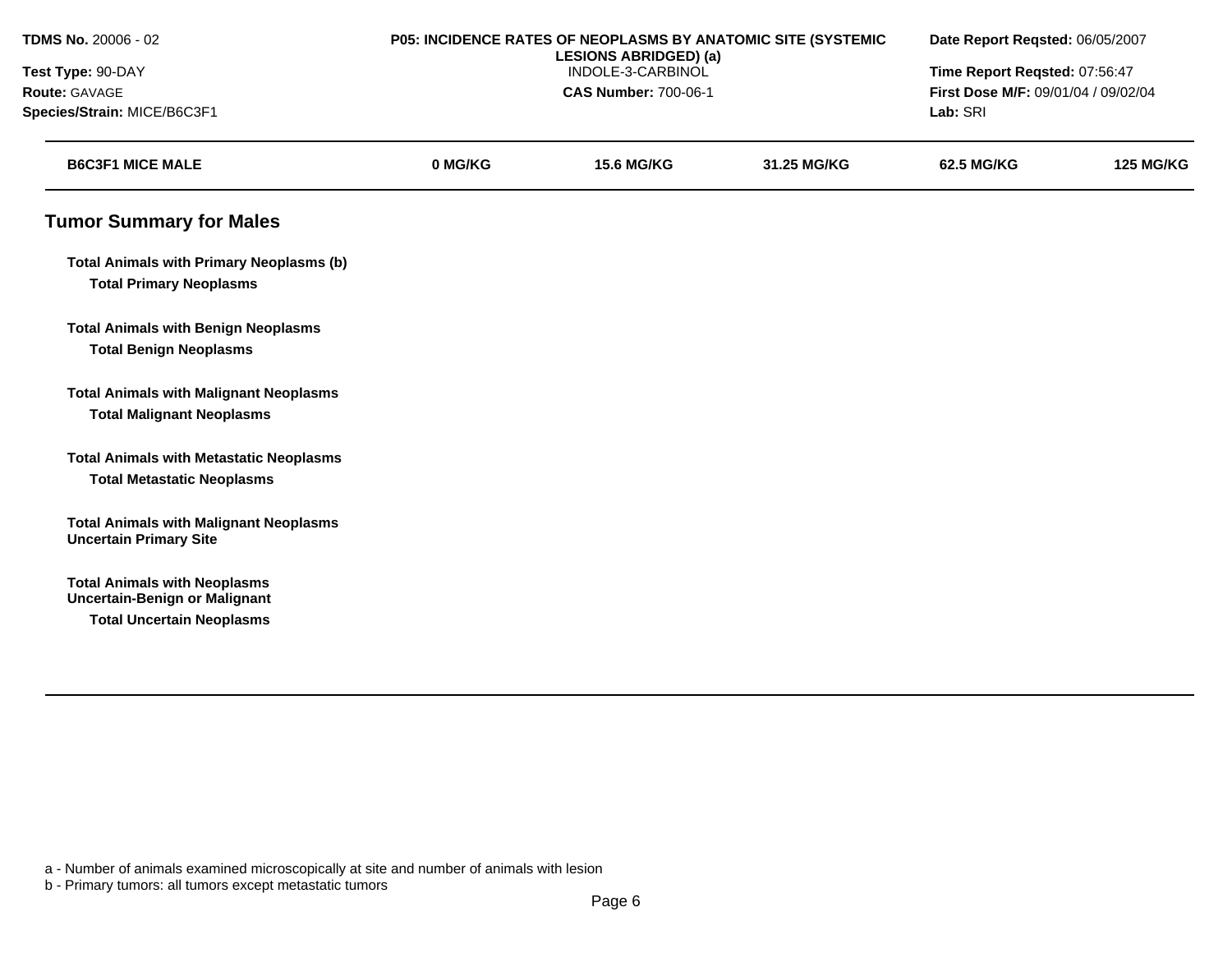**Species/Strain:** MICE/B6C3F1 **Lab:** SRI

# **TDMS No.** 20006 - 02 **P05: INCIDENCE RATES OF NEOPLASMS BY ANATOMIC SITE (SYSTEMIC Date Report Reqsted:** 06/05/2007 **LESIONS ABRIDGED) (a) Test Type:** 90-DAY INDOLE-3-CARBINOL **Time Report Reqsted:** 07:56:47 **Route:** GAVAGE **CAS Number:** 700-06-1 **First Dose M/F:** 09/01/04 / 09/02/04

| <b>B6C3F1 MICE MALE</b>                                                                                         | <b>250 MG/KG</b> |
|-----------------------------------------------------------------------------------------------------------------|------------------|
| <b>Tumor Summary for Males</b>                                                                                  |                  |
| <b>Total Animals with Primary Neoplasms (b)</b><br><b>Total Primary Neoplasms</b>                               |                  |
| <b>Total Animals with Benign Neoplasms</b><br><b>Total Benign Neoplasms</b>                                     |                  |
| <b>Total Animals with Malignant Neoplasms</b><br><b>Total Malignant Neoplasms</b>                               |                  |
| <b>Total Animals with Metastatic Neoplasms</b><br><b>Total Metastatic Neoplasms</b>                             |                  |
| <b>Total Animals with Malignant Neoplasms</b><br><b>Uncertain Primary Site</b>                                  |                  |
| <b>Total Animals with Neoplasms</b><br><b>Uncertain-Benign or Malignant</b><br><b>Total Uncertain Neoplasms</b> |                  |

\*\*\* END OF MALE \*\*\*

a - Number of animals examined microscopically at site and number of animals with lesion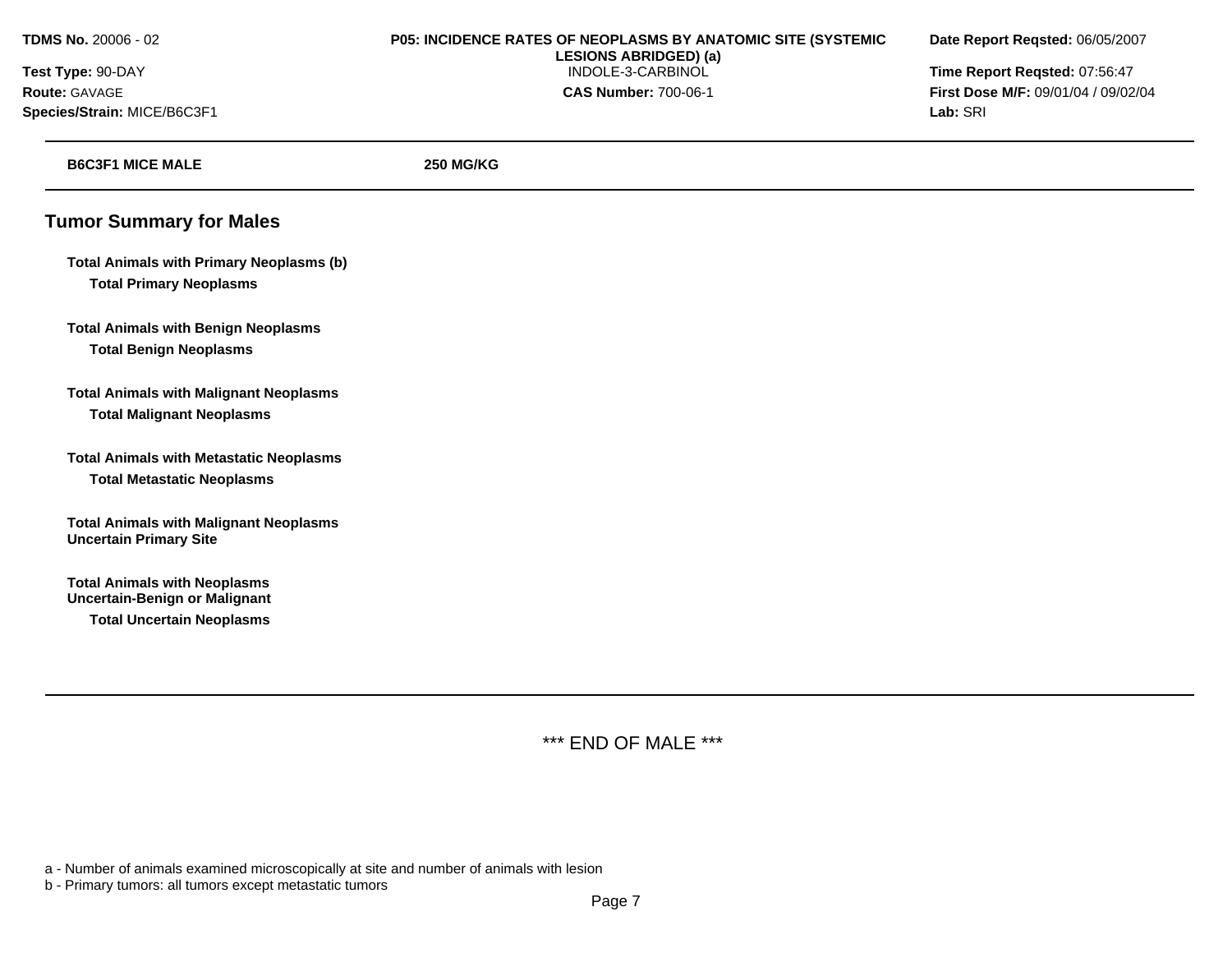| TDMS No. 20006 - 02<br>Test Type: 90-DAY<br>Route: GAVAGE<br>Species/Strain: MICE/B6C3F1 | P05: INCIDENCE RATES OF NEOPLASMS BY ANATOMIC SITE (SYSTEMIC<br><b>LESIONS ABRIDGED) (a)</b><br>INDOLE-3-CARBINOL<br><b>CAS Number: 700-06-1</b> |                   |             | Date Report Reqsted: 06/05/2007<br>Time Report Reqsted: 07:56:47<br>First Dose M/F: 09/01/04 / 09/02/04<br>Lab: SRI |                  |
|------------------------------------------------------------------------------------------|--------------------------------------------------------------------------------------------------------------------------------------------------|-------------------|-------------|---------------------------------------------------------------------------------------------------------------------|------------------|
| <b>B6C3F1 MICE FEMALE</b>                                                                | 0 MG/KG                                                                                                                                          | <b>15.6 MG/KG</b> | 31.25 MG/KG | <b>62.5 MG/KG</b>                                                                                                   | <b>125 MG/KG</b> |
| <b>Disposition Summary</b>                                                               |                                                                                                                                                  |                   |             |                                                                                                                     |                  |
| <b>Animals Initially in Study</b><br><b>Early Deaths</b><br><b>Survivors</b>             | 10                                                                                                                                               | 10                | 10          | 10                                                                                                                  | 10               |
| <b>Terminal Sacrifice</b><br><b>Animals Examined Microscopically</b>                     | 10<br>10                                                                                                                                         | 10<br>10          | 10<br>10    | 10<br>10                                                                                                            | 10<br>10         |
| <b>ALIMENTARY SYSTEM</b>                                                                 |                                                                                                                                                  |                   |             |                                                                                                                     |                  |
| Esophagus<br>Gallbladder                                                                 | (10)<br>(10)                                                                                                                                     | (0)<br>(0)        | (0)<br>(0)  | (0)<br>(0)                                                                                                          | (0)<br>(0)       |
| Liver                                                                                    | (10)                                                                                                                                             | (10)              | (10)        | (10)                                                                                                                | (10)             |
| Pancreas<br>Salivary Glands                                                              | (10)<br>(10)                                                                                                                                     | (0)<br>(0)        | (0)<br>(0)  | (0)<br>(0)                                                                                                          | (0)<br>(0)       |
| <b>CARDIOVASCULAR SYSTEM</b>                                                             |                                                                                                                                                  |                   |             |                                                                                                                     |                  |
| None                                                                                     |                                                                                                                                                  |                   |             |                                                                                                                     |                  |
| <b>ENDOCRINE SYSTEM</b>                                                                  |                                                                                                                                                  |                   |             |                                                                                                                     |                  |
| <b>Adrenal Cortex</b>                                                                    | (10)                                                                                                                                             | (0)               | (0)         | (0)                                                                                                                 | (0)              |
| <b>Pituitary Gland</b><br>Thyroid Gland                                                  | (9)<br>(10)                                                                                                                                      | (0)<br>(0)        | (0)<br>(0)  | (0)<br>(0)                                                                                                          | (0)<br>(0)       |
| <b>GENERAL BODY SYSTEM</b>                                                               |                                                                                                                                                  |                   |             |                                                                                                                     |                  |
| None                                                                                     |                                                                                                                                                  |                   |             |                                                                                                                     |                  |
| <b>GENITAL SYSTEM</b>                                                                    |                                                                                                                                                  |                   |             |                                                                                                                     |                  |
| <b>Uterus</b>                                                                            | (10)                                                                                                                                             | (0)               | (1)         | (0)                                                                                                                 | (0)              |
|                                                                                          |                                                                                                                                                  |                   |             |                                                                                                                     |                  |

HEMATOPOIETIC SYSTEM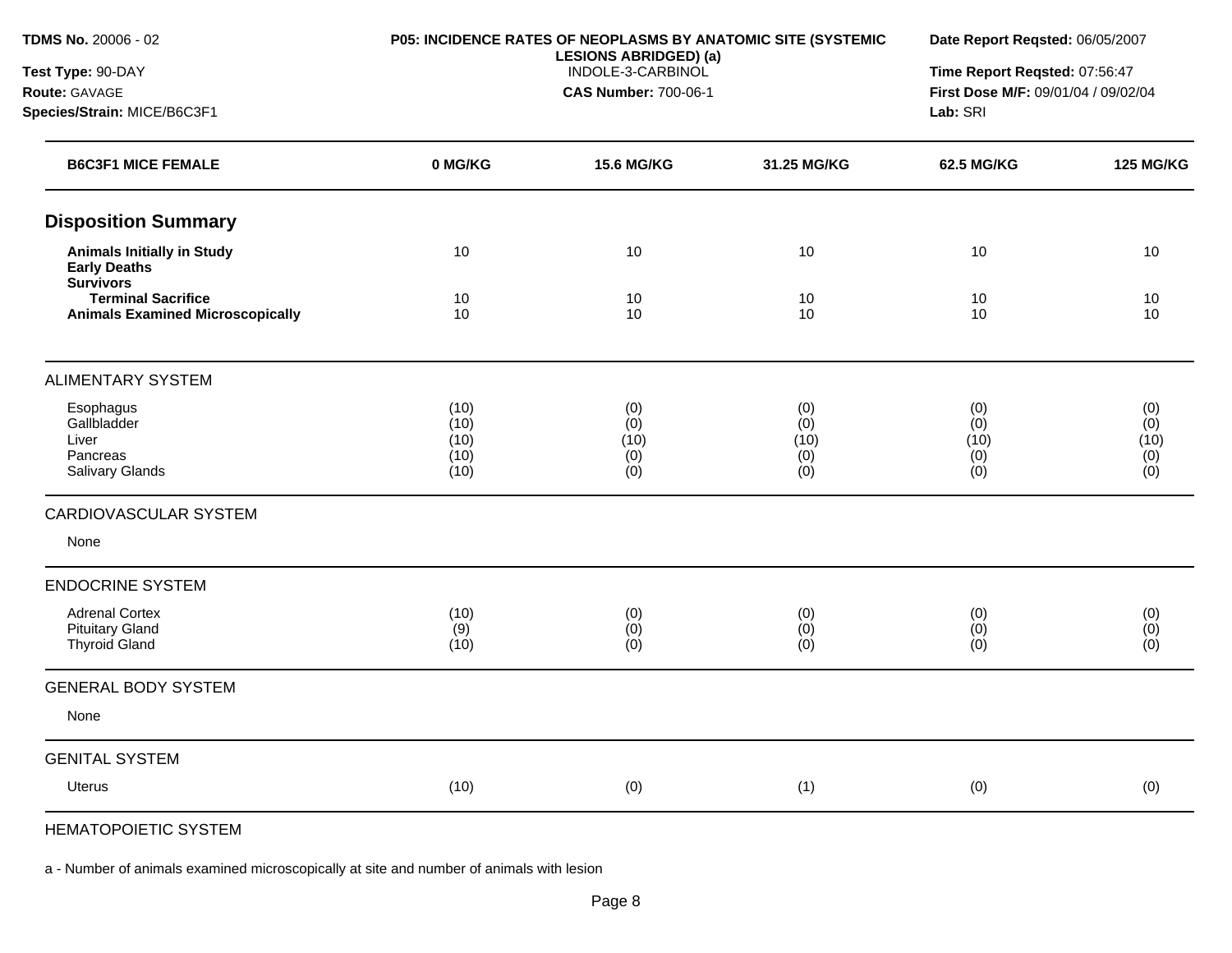| TDMS No. 20006 - 02<br>Test Type: 90-DAY<br><b>Route: GAVAGE</b><br>Species/Strain: MICE/B6C3F1 | <b>P05: INCIDENCE RATES OF NEOPLASMS BY ANATOMIC SITE (SYSTEMIC</b><br><b>LESIONS ABRIDGED) (a)</b><br>INDOLE-3-CARBINOL<br><b>CAS Number: 700-06-1</b> |                           |                          | Date Report Regsted: 06/05/2007<br>Time Report Reqsted: 07:56:47<br>First Dose M/F: 09/01/04 / 09/02/04<br>Lab: SRI |                                                         |
|-------------------------------------------------------------------------------------------------|---------------------------------------------------------------------------------------------------------------------------------------------------------|---------------------------|--------------------------|---------------------------------------------------------------------------------------------------------------------|---------------------------------------------------------|
| <b>B6C3F1 MICE FEMALE</b>                                                                       | 0 MG/KG                                                                                                                                                 | <b>15.6 MG/KG</b>         | 31.25 MG/KG              | <b>62.5 MG/KG</b>                                                                                                   | <b>125 MG/KG</b>                                        |
| Lymph Node, Mandibular<br>Lymph Node, Mesenteric<br>Spleen<br>Thymus                            | (10)<br>(10)<br>(10)<br>(10)                                                                                                                            | (0)<br>(10)<br>(1)<br>(0) | (0)<br>(9)<br>(0)<br>(0) | (0)<br>(10)<br>(0)<br>(0)                                                                                           | (0)<br>(10)<br>$\begin{array}{c} (0) \ (0) \end{array}$ |
| <b>INTEGUMENTARY SYSTEM</b>                                                                     |                                                                                                                                                         |                           |                          |                                                                                                                     |                                                         |
| None                                                                                            |                                                                                                                                                         |                           |                          |                                                                                                                     |                                                         |
| MUSCULOSKELETAL SYSTEM                                                                          |                                                                                                                                                         |                           |                          |                                                                                                                     |                                                         |
| None                                                                                            |                                                                                                                                                         |                           |                          |                                                                                                                     |                                                         |
| NERVOUS SYSTEM                                                                                  |                                                                                                                                                         |                           |                          |                                                                                                                     |                                                         |
| <b>Brain</b>                                                                                    | (10)                                                                                                                                                    | (0)                       | (0)                      | (0)                                                                                                                 | (0)                                                     |
| <b>RESPIRATORY SYSTEM</b>                                                                       |                                                                                                                                                         |                           |                          |                                                                                                                     |                                                         |
| Lung<br>Nose                                                                                    | (10)<br>(10)                                                                                                                                            | (0)<br>(0)                | (0)<br>(0)               | (0)<br>(0)                                                                                                          | (0)<br>(0)                                              |
| SPECIAL SENSES SYSTEM                                                                           |                                                                                                                                                         |                           |                          |                                                                                                                     |                                                         |
| Harderian Gland                                                                                 | (10)                                                                                                                                                    | (0)                       | (0)                      | (0)                                                                                                                 | (0)                                                     |
| <b>URINARY SYSTEM</b><br>None                                                                   |                                                                                                                                                         |                           |                          |                                                                                                                     |                                                         |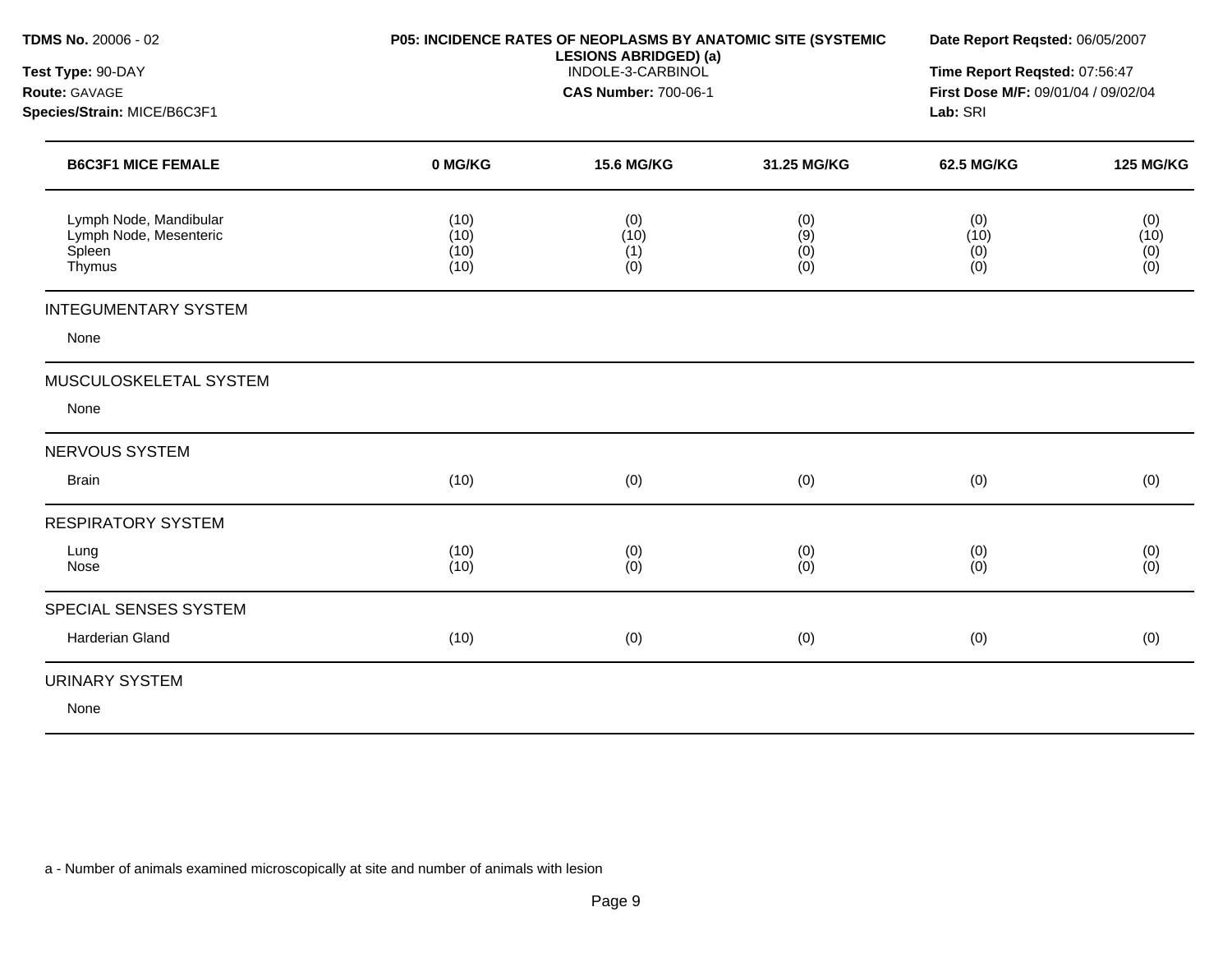**Test Type:** 90-DAY **Route:** GAVAGE **Species/Strain:** MICE/B6C3F1

### **P05: INCIDENCE RATES OF NEOPLASMS BY ANATOMIC SITE (SYSTEMIC LESIONS ABRIDGED) (a)**  INDOLE-3-CARBINOL **CAS Number:** 700-06-1

**Date Report Reqsted:** 06/05/2007

**Time Report Reqsted:** 07:56:47 **First Dose M/F:** 09/01/04 / 09/02/04 **Lab:** SRI

| <b>B6C3F1 MICE FEMALE</b>                                                                | <b>250 MG/KG</b>                     |  |
|------------------------------------------------------------------------------------------|--------------------------------------|--|
| <b>Disposition Summary</b>                                                               |                                      |  |
| <b>Animals Initially in Study</b><br><b>Early Deaths</b>                                 | 10                                   |  |
| <b>Survivors</b><br><b>Terminal Sacrifice</b><br><b>Animals Examined Microscopically</b> | 10<br>10                             |  |
| <b>ALIMENTARY SYSTEM</b>                                                                 |                                      |  |
| Esophagus<br>Gallbladder<br>Liver<br>Pancreas<br>Salivary Glands                         | (10)<br>(10)<br>(10)<br>(10)<br>(10) |  |
| CARDIOVASCULAR SYSTEM                                                                    |                                      |  |
| None                                                                                     |                                      |  |
| <b>ENDOCRINE SYSTEM</b>                                                                  |                                      |  |
| <b>Adrenal Cortex</b><br><b>Pituitary Gland</b><br><b>Thyroid Gland</b>                  | (10)<br>(10)<br>(10)                 |  |
| <b>GENERAL BODY SYSTEM</b>                                                               |                                      |  |
| None                                                                                     |                                      |  |
| <b>GENITAL SYSTEM</b>                                                                    |                                      |  |
| <b>Uterus</b>                                                                            | (10)                                 |  |
| $-1117 - 0001 - 00000 - 0000$                                                            |                                      |  |

# HEMATOPOIETIC SYSTEM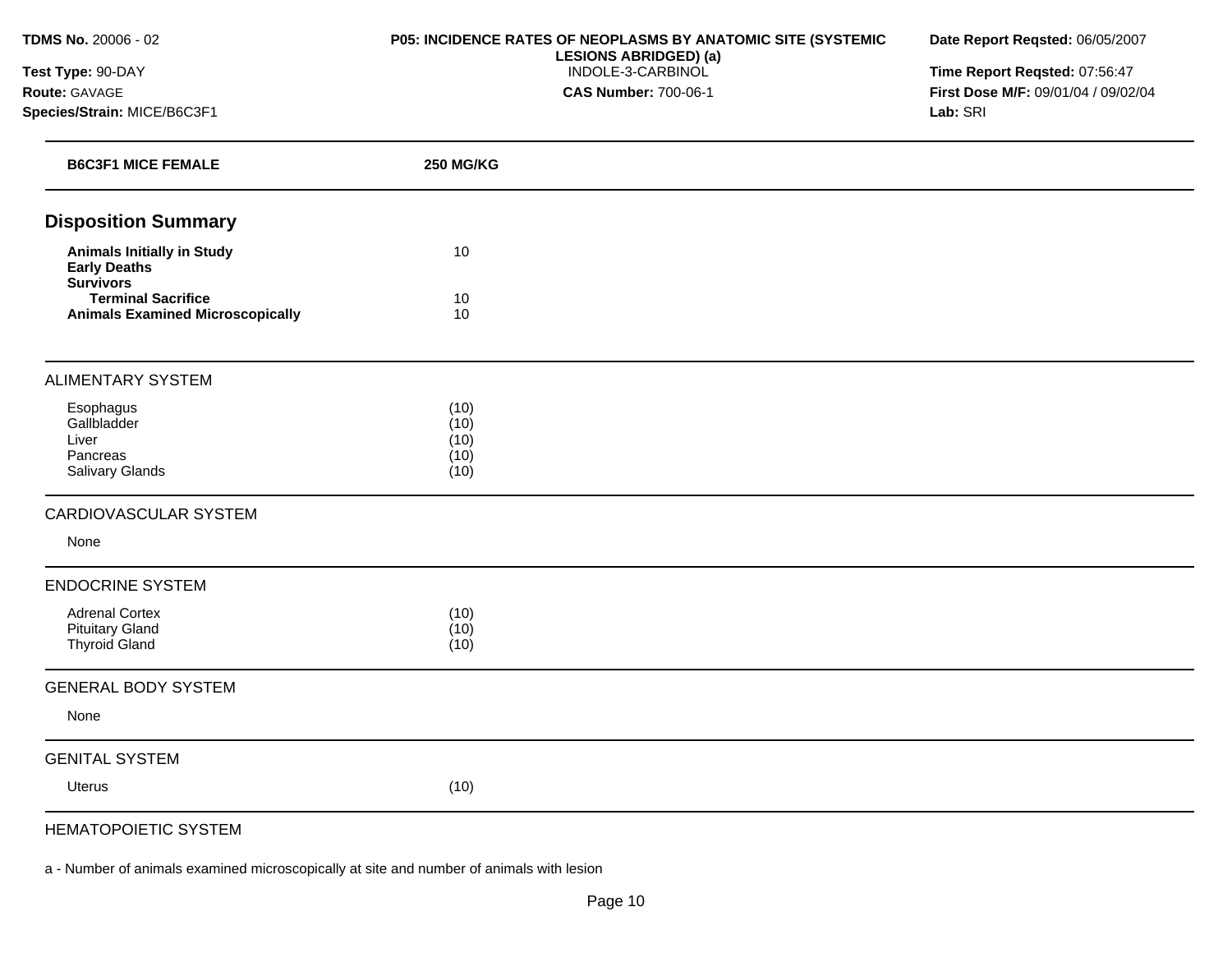**Test Type:** 90-DAY **Route:** GAVAGE **Species/Strain:** MICE/B6C3F1

### **P05: INCIDENCE RATES OF NEOPLASMS BY ANATOMIC SITE (SYSTEMIC LESIONS ABRIDGED) (a)**  INDOLE-3-CARBINOL **CAS Number:** 700-06-1

**Date Report Reqsted:** 06/05/2007

**Time Report Reqsted:** 07:56:47 **First Dose M/F:** 09/01/04 / 09/02/04 **Lab:** SRI

| <b>B6C3F1 MICE FEMALE</b>                                            | <b>250 MG/KG</b>             |  |
|----------------------------------------------------------------------|------------------------------|--|
| Lymph Node, Mandibular<br>Lymph Node, Mesenteric<br>Spleen<br>Thymus | (10)<br>(10)<br>(10)<br>(10) |  |
| <b>INTEGUMENTARY SYSTEM</b>                                          |                              |  |
| None                                                                 |                              |  |
| MUSCULOSKELETAL SYSTEM                                               |                              |  |
| None                                                                 |                              |  |
| <b>NERVOUS SYSTEM</b>                                                |                              |  |
| <b>Brain</b>                                                         | (10)                         |  |
| <b>RESPIRATORY SYSTEM</b>                                            |                              |  |
| Lung<br>Nose                                                         | (10)<br>(10)                 |  |
| SPECIAL SENSES SYSTEM                                                |                              |  |
| Harderian Gland                                                      | (10)                         |  |
| URINARY SYSTEM                                                       |                              |  |
| None                                                                 |                              |  |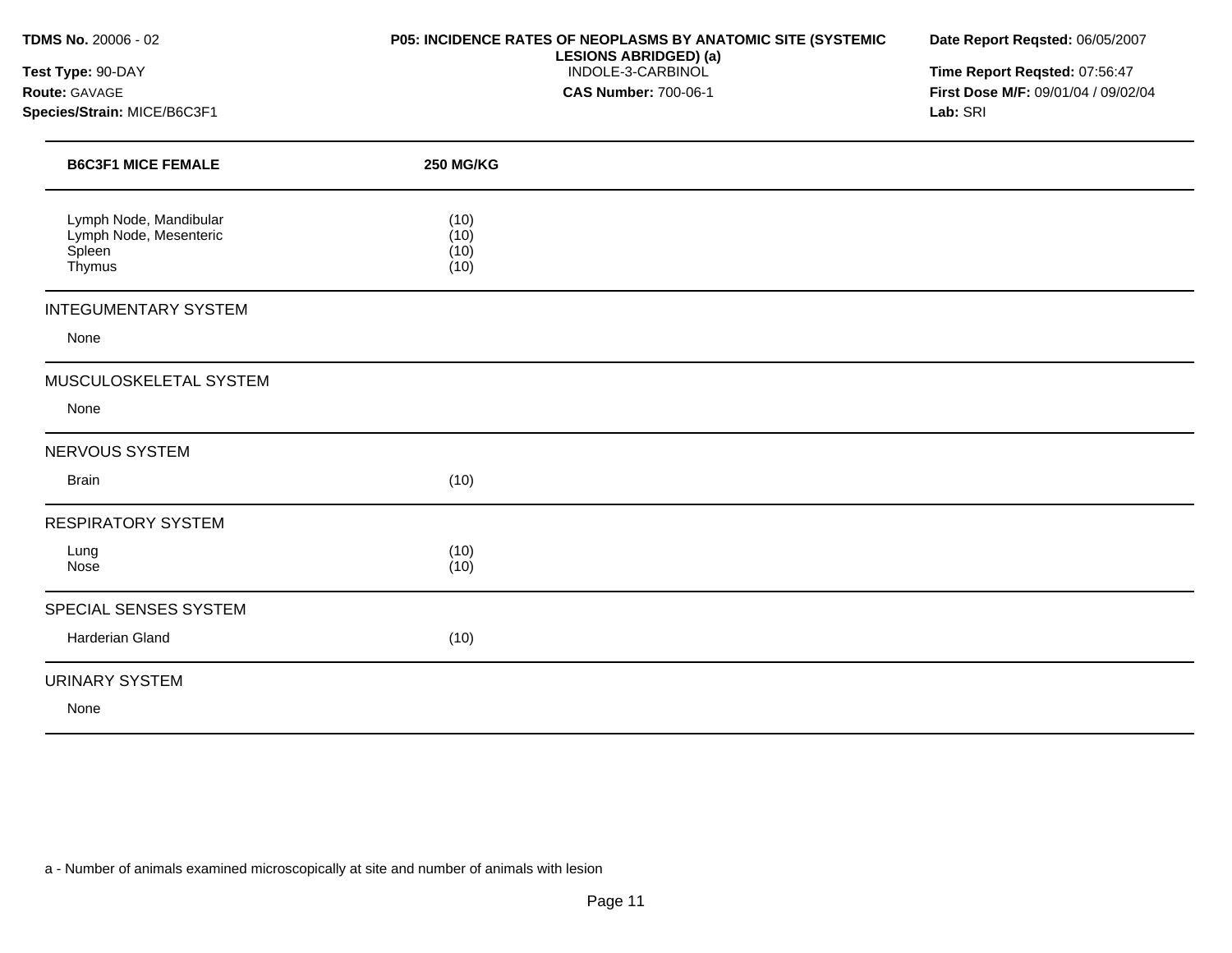| TDMS No. 20006 - 02                                                            |                   | P05: INCIDENCE RATES OF NEOPLASMS BY ANATOMIC SITE (SYSTEMIC<br><b>LESIONS ABRIDGED) (a)</b> |             |                                     | Date Report Reqsted: 06/05/2007 |  |
|--------------------------------------------------------------------------------|-------------------|----------------------------------------------------------------------------------------------|-------------|-------------------------------------|---------------------------------|--|
| Test Type: 90-DAY                                                              | INDOLE-3-CARBINOL |                                                                                              |             | Time Report Reqsted: 07:56:47       |                                 |  |
| Route: GAVAGE                                                                  |                   | <b>CAS Number: 700-06-1</b>                                                                  |             | First Dose M/F: 09/01/04 / 09/02/04 |                                 |  |
| Species/Strain: MICE/B6C3F1                                                    |                   |                                                                                              |             | Lab: SRI                            |                                 |  |
| <b>B6C3F1 MICE FEMALE</b>                                                      | 0 MG/KG           | <b>15.6 MG/KG</b>                                                                            | 31.25 MG/KG | 62.5 MG/KG                          | <b>125 MG/KG</b>                |  |
| <b>Tumor Summary for Females</b>                                               |                   |                                                                                              |             |                                     |                                 |  |
| <b>Total Animals with Primary Neoplasms (b)</b>                                |                   |                                                                                              |             |                                     |                                 |  |
| <b>Total Primary Neoplasms</b>                                                 |                   |                                                                                              |             |                                     |                                 |  |
| <b>Total Animals with Benign Neoplasms</b>                                     |                   |                                                                                              |             |                                     |                                 |  |
| <b>Total Benign Neoplasms</b>                                                  |                   |                                                                                              |             |                                     |                                 |  |
| <b>Total Animals with Malignant Neoplasms</b>                                  |                   |                                                                                              |             |                                     |                                 |  |
| <b>Total Malignant Neoplasms</b>                                               |                   |                                                                                              |             |                                     |                                 |  |
| <b>Total Animals with Metastatic Neoplasms</b>                                 |                   |                                                                                              |             |                                     |                                 |  |
| <b>Total Metastatic Neoplasms</b>                                              |                   |                                                                                              |             |                                     |                                 |  |
| <b>Total Animals with Malignant Neoplasms</b><br><b>Uncertain Primary Site</b> |                   |                                                                                              |             |                                     |                                 |  |
| <b>Total Animals with Neoplasms</b><br><b>Uncertain-Benign or Malignant</b>    |                   |                                                                                              |             |                                     |                                 |  |
| <b>Total Uncertain Neoplasms</b>                                               |                   |                                                                                              |             |                                     |                                 |  |